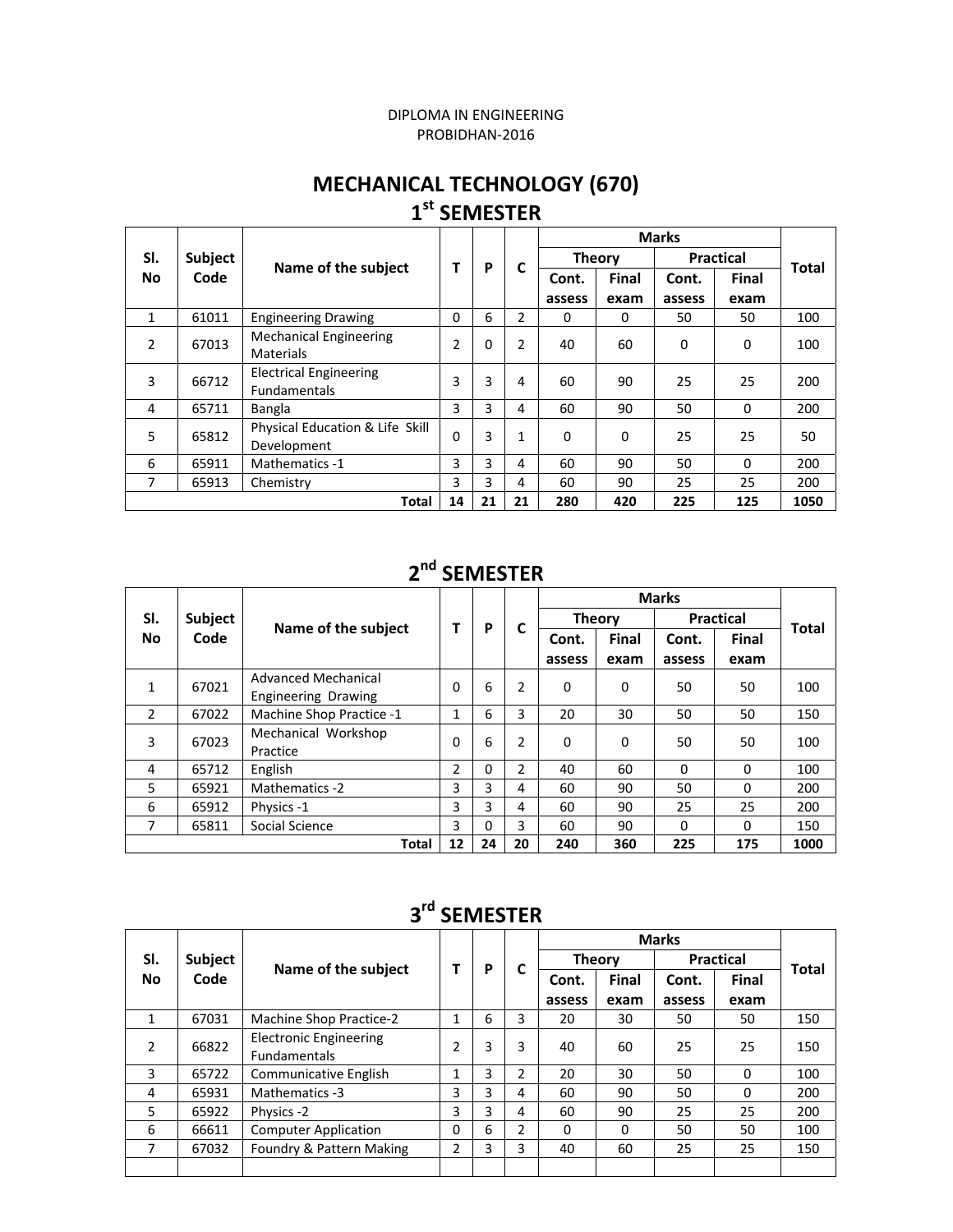| Total | -- | $-$<br> | 21 | 240<br>. TU<br>____ | 360<br>--- | <b>A 75</b><br>___ | $\overline{\phantom{a}}$<br>. .<br>. .<br>--<br>_____ | 1050<br>___ |
|-------|----|---------|----|---------------------|------------|--------------------|-------------------------------------------------------|-------------|
|       |    |         |    |                     |            |                    |                                                       |             |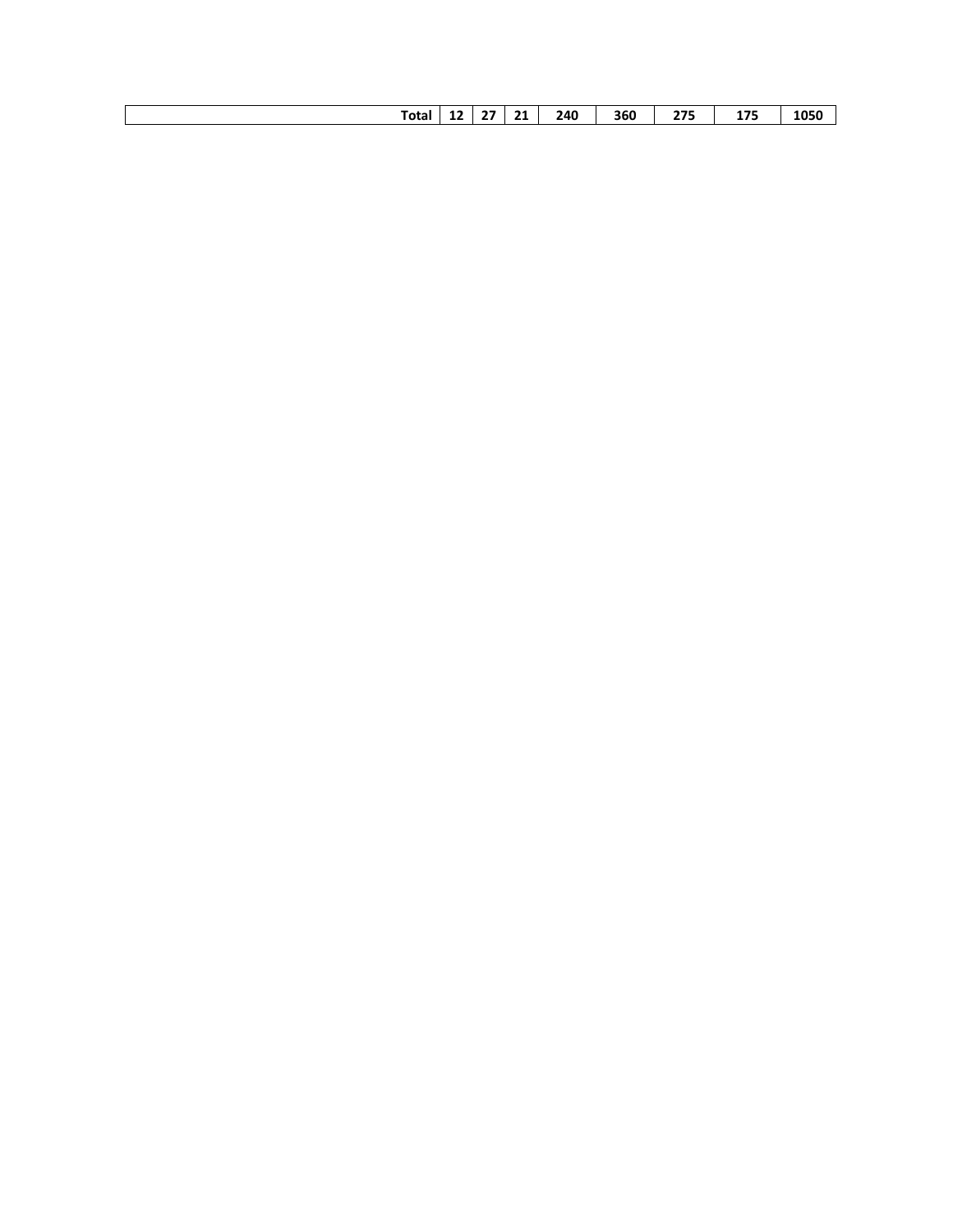|                  |                |                                           |                |    | С  |               |              | <b>Marks</b> |                  | Total |
|------------------|----------------|-------------------------------------------|----------------|----|----|---------------|--------------|--------------|------------------|-------|
| SI.<br><b>No</b> | <b>Subject</b> |                                           |                | P  |    | <b>Theory</b> |              |              | <b>Practical</b> |       |
|                  | Code           | Name of the subject                       |                |    |    | Cont.         | <b>Final</b> | Cont.        | <b>Final</b>     |       |
|                  |                |                                           |                |    |    | assess        | exam         | assess       | exam             |       |
| 1                | 67041          | <b>Engineering Mechanics</b>              | 3              | 3  | 4  | 60            | 90           | 25           | 25               | 200   |
| 2                | 67042          | Metallurgy                                | 2              | 3  | 3  | 40            | 60           | 25           | 25               | 150   |
| 3                | 67043          | Machine Shop Practice -3                  | 1              | 6  | 3  | 20            | 30           | 50           | 50               | 150   |
| 4                | 66743          | <b>Electrical Circuits &amp; Machines</b> | 3              | 3  | 4  | 60            | 90           | 25           | 25               | 200   |
| 5                | 69054          | <b>Environmental Studies</b>              | 2              | 0  | 2  | 40            | 60           | 0            | 0                | 100   |
| 6                | 66631          | <b>Programming Essentials</b>             | 2              | 6  | 4  | 40            | 60           | 50           | 50               | 200   |
| 7                |                | <b>Business Organization &amp;</b>        | $\overline{2}$ | 0  | 2  | 40            | 60           | 0            | 0                | 100   |
|                  | 65841          | Communication                             |                |    |    |               |              |              |                  |       |
|                  |                | <b>Total</b>                              | 15             | 21 | 22 | 300           | 450          | 175          | 175              | 1100  |

## **4th SEMESTER**

# **5th SEMESTER**

|                  |         |                                              |                | P  |    |               |       |                  |          |              |
|------------------|---------|----------------------------------------------|----------------|----|----|---------------|-------|------------------|----------|--------------|
| SI.<br><b>No</b> | Subject |                                              |                |    | C  | <b>Theory</b> |       | <b>Practical</b> |          | <b>Total</b> |
|                  | Code    | Name of the subject                          |                |    |    | Cont.         | Final | Cont.            | Final    |              |
|                  |         |                                              |                |    |    | assess        | exam  | assess           | exam     |              |
| 1                | 67051   | Hydraulics & Hydraulic<br><b>Machineries</b> | 3              | 3  | 4  | 60            | 90    | 25               | 25       | 200          |
| 2                | 67052   | Mechanical Estimating&<br>Costing            | $\overline{2}$ | 3  | 3  | 40            | 60    | 25               | 25       | 150          |
| 3                | 67053   | Advance Welding -1                           | 2              | 6  | 4  | 40            | 60    | 50               | 50       | 200          |
| 4                | 67054   | CAD & CAM                                    | 1              | 6  | 3  | 20            | 30    | 50               | 50       | 150          |
| 5                | 67055   | <b>Manufacturing Process</b>                 | 3              | 0  | 3  | 60            | 90    | $\Omega$         | $\Omega$ | 150          |
| 6                | 65851   | <b>Accounting Theory &amp; Practice</b>      | $\overline{2}$ | 3  | 3  | 40            | 60    | 50               | $\Omega$ | 150          |
|                  |         | <b>Total</b>                                 | 13             | 21 | 20 | 260           | 390   | 200              | 150      | 1000         |

## **6th SEMESTER**

|                  |         | Name of the subject                   |    |    |               |        |               |                  |                          |              |
|------------------|---------|---------------------------------------|----|----|---------------|--------|---------------|------------------|--------------------------|--------------|
| SI.<br><b>No</b> | Subject |                                       |    | P  |               |        | <b>Theory</b> | <b>Practical</b> |                          | <b>Total</b> |
|                  | Code    |                                       |    |    | C             | Cont.  | Final         | Cont.            | <b>Final</b>             |              |
|                  |         |                                       |    |    |               | assess | exam          | assess           | exam                     |              |
| $\mathbf{1}$     | 67061   | Thermodynamics & Heat<br>Engine       | 3  | 3  | 4             | 60     | 90            | 25               | 25                       | 200          |
| 2                | 67062   | Mechanical Measurement &<br>Metrology | 2  | 3  | 3             | 40     | 60            | 25               | 25                       | 150          |
| 3                | 67063   | <b>Plant Engineering</b>              | 2  | 3  | 3             | 40     | 60            | 25               | 25                       | 150          |
| 4                | 67064   | <b>Strength of Materials</b>          | 3  | 3  | 4             | 60     | 90            | 25               | 25                       | 200          |
| 5                | 67065   | Advance Welding -2                    | 2  | 3  | 3             | 40     | 60            | 25               | 25                       | 150          |
| 6                | 65852   | <b>Industrial Management</b>          | 2  | 0  | $\mathcal{P}$ | 40     | 60            |                  | $\overline{\phantom{0}}$ | 100          |
|                  |         | <b>Total</b>                          | 14 | 18 | 19            | 280    | 420           | 125              | 125                      | 950          |